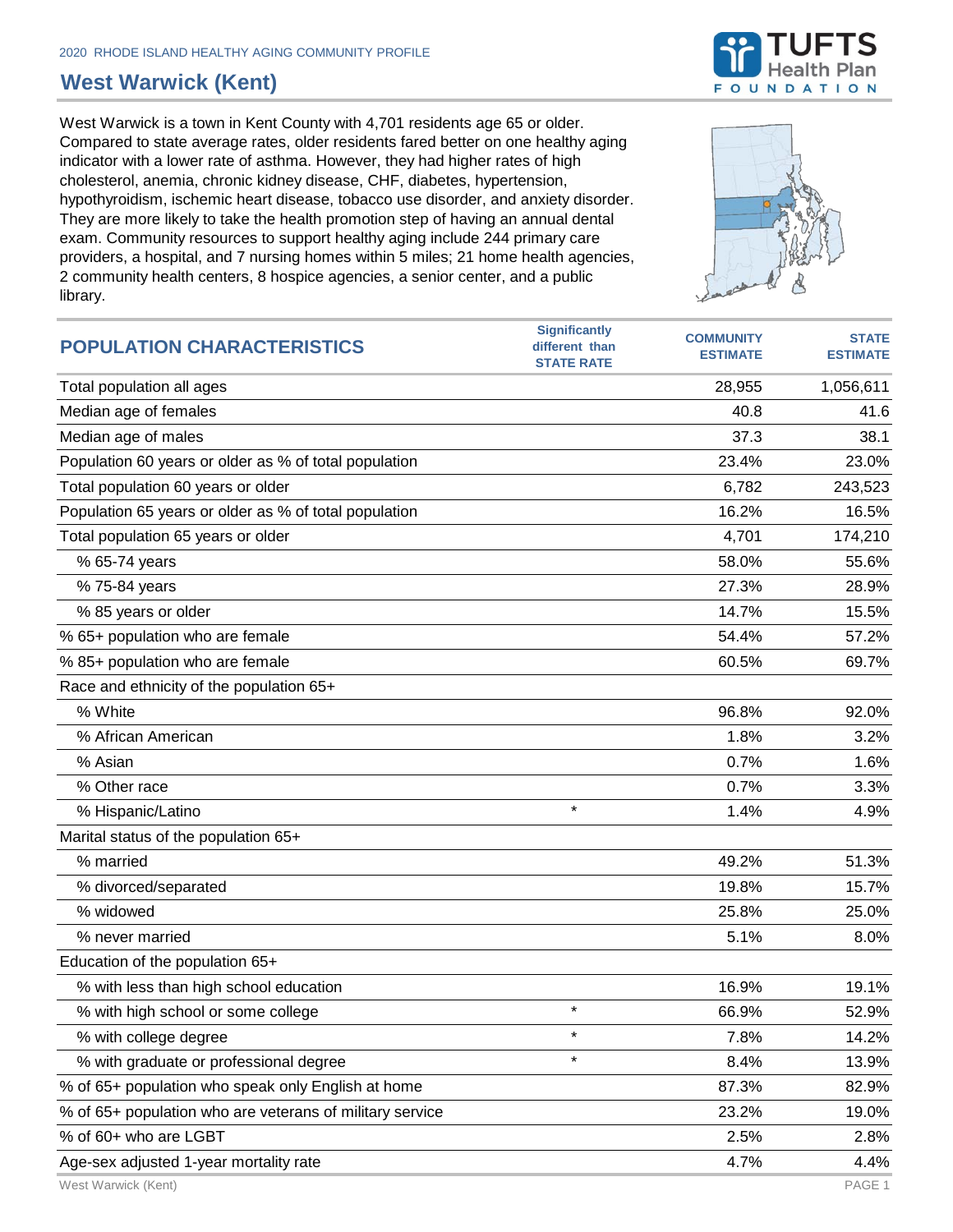| <b>HEALTHY AGING INDICATORS</b>                              | <b>BETTER / WORSE</b><br><b>STATE RATE</b> | <b>COMMUNITY</b><br><b>ESTIMATE</b> | <b>STATE</b><br><b>ESTIMATE</b> |
|--------------------------------------------------------------|--------------------------------------------|-------------------------------------|---------------------------------|
| <b>WELLNESS</b>                                              |                                            |                                     |                                 |
| % 60+ getting the recommended hours of sleep                 |                                            | 61.9%                               | 63.0%                           |
| % 60+ doing any physical activity within last month          |                                            | 71.4%                               | 71.0%                           |
| % 60+ met CDC guidelines for muscle-strengthening activity   |                                            | 22.0%                               | 25.0%                           |
| % 60+ met CDC guidelines for aerobic physical activity       |                                            | 53.2%                               | 54.3%                           |
| % 60+ with fair or poor health status                        |                                            | 19.0%                               | 19.5%                           |
| % 60+ with 15+ physically unhealthy days in last month       |                                            | 14.0%                               | 14.5%                           |
| <b>FALLS</b>                                                 |                                            |                                     |                                 |
| % 60+ who fell within last year                              |                                            | 26.4%                               | 26.3%                           |
| % 60+ who were injured in a fall within last year            |                                            | 9.9%                                | 10.3%                           |
| % 65+ had hip fracture                                       |                                            | 3.6%                                | 3.4%                            |
| <b>PREVENTION</b>                                            |                                            |                                     |                                 |
| % 60+ with physical exam/check-up in last year               |                                            | 93.8%                               | 93.0%                           |
| % 60+ flu shot in last year                                  |                                            | 59.9%                               | 60.6%                           |
| % 60+ with pneumonia vaccine                                 |                                            | 71.2%                               | 67.7%                           |
| % 60+ with shingles vaccine                                  |                                            | 34.2%                               | 35.3%                           |
| % 60+ women with a mammogram within last 2 years             |                                            | 82.1%                               | 82.0%                           |
| % 60+ with colorectal cancer screening                       |                                            | 77.1%                               | 77.8%                           |
| % 60+ with HIV test                                          |                                            | 14.2%                               | 15.8%                           |
| % 60+ met CDC preventive health screening goals              |                                            | 35.5%                               | 39.2%                           |
| <b>NUTRITION &amp; DIET</b>                                  |                                            |                                     |                                 |
| % 60+ with 5 or more servings of fruit or vegetables per day |                                            | 14.6%                               | 18.1%                           |
| % 65+ with poor supermarket access                           |                                            | 15.9%                               | 23.6%                           |
| % 60+ stressed about buying food in last month               |                                            | 12.8%                               | 13.2%                           |
| % 60+ self-reported obese                                    |                                            | 30.1%                               | 26.8%                           |
| % 65+ clinically diagnosed obesity                           |                                            | 31.0%                               | 29.3%                           |
| % 65+ with high cholesterol                                  | W                                          | 81.5%                               | 79.1%                           |
| % 60+ with cholesterol screening                             |                                            | 95.7%                               | 96.9%                           |
| <b>ORAL HEALTH</b>                                           |                                            |                                     |                                 |
| % 60+ with dental insurance                                  |                                            | 55.0%                               | 56.3%                           |
| % 60+ with annual dental exam                                | W                                          | 69.3%                               | 75.9%                           |
| # of dentists per 100,000 persons (all ages)                 |                                            | 45.1                                | 64.7                            |
| % 60+ with loss of 6 or more teeth                           |                                            | 32.9%                               | 29.6%                           |
| <b>CHRONIC DISEASE</b>                                       |                                            |                                     |                                 |
| % 65+ with Alzheimer's disease or related dementias          |                                            | 12.3%                               | 13.1%                           |
| % 65+ with anemia                                            | W                                          | 53.7%                               | 50.0%                           |
| % 65+ with asthma                                            | B                                          | 12.9%                               | 14.9%                           |
| % 65+ with atrial fibrillation                               |                                            | 13.4%                               | 15.0%                           |
| % 65+ with autism spectrum disorder                          |                                            | N/A                                 | 0.04%                           |
| % 65+ with benign prostatic hyperplasia (men)                |                                            | 39.8%                               | 42.2%                           |
| % 65+ with breast cancer (women)                             |                                            | 10.8%                               | 11.1%                           |
| % 65+ with cataract                                          |                                            | 66.5%                               | 67.5%                           |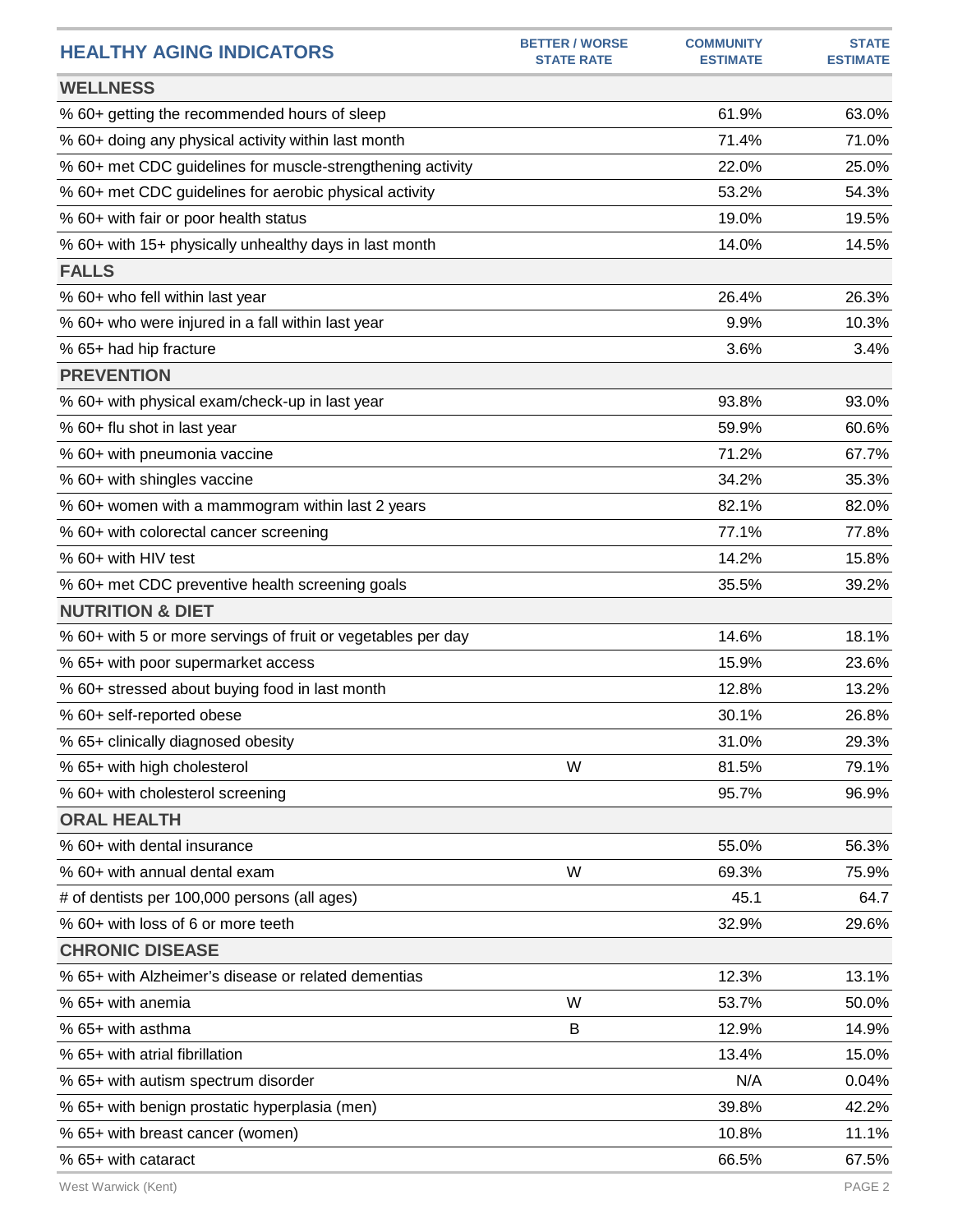| <b>HEALTHY AGING INDICATORS</b>                         | <b>BETTER / WORSE</b><br><b>STATE RATE</b> | <b>COMMUNITY</b><br><b>ESTIMATE</b> | <b>STATE</b><br><b>ESTIMATE</b> |
|---------------------------------------------------------|--------------------------------------------|-------------------------------------|---------------------------------|
| % 65+ with chronic kidney disease                       | W                                          | 35.5%                               | 30.7%                           |
| % 65+ with chronic obstructive pulmonary disease        |                                            | 22.6%                               | 22.9%                           |
| % 65+ with colon cancer                                 |                                            | 3.0%                                | 2.7%                            |
| % 65+ with congestive heart failure                     | W                                          | 24.0%                               | 21.6%                           |
| % 65+ with diabetes                                     | W                                          | 38.3%                               | 34.7%                           |
| % 65+ with endometrial cancer (women)                   |                                            | 2.2%                                | 1.9%                            |
| % 65+ with epilepsy                                     |                                            | 3.4%                                | 2.9%                            |
| % 65+ with fibromyalgia, chronic pain and fatigue       |                                            | 26.4%                               | 25.4%                           |
| % 65+ with glaucoma                                     |                                            | 25.5%                               | 27.0%                           |
| % 65+ ever had a heart attack                           |                                            | 5.7%                                | 5.8%                            |
| % 65+ with HIV/AIDS                                     |                                            | 0.06%                               | 0.12%                           |
| % 65+ with hypertension                                 | W                                          | 80.8%                               | 78.0%                           |
| % 65+ with hypothyroidism                               | W                                          | 24.7%                               | 22.4%                           |
| % 65+ with ischemic heart disease                       | W                                          | 49.6%                               | 41.8%                           |
| % 65+ with leukemias and lymphomas                      |                                            | 2.9%                                | 2.7%                            |
| % 65+ with liver disease                                |                                            | 10.6%                               | 9.9%                            |
| % 65+ with lung cancer                                  |                                            | 2.3%                                | 2.1%                            |
| % 65+ with migraine and other chronic headache          |                                            | 6.9%                                | 6.1%                            |
| % 65+ with osteoarthritis or rheumatoid arthritis       |                                            | 58.1%                               | 56.2%                           |
| % 65+ with osteoporosis                                 |                                            | 20.4%                               | 19.6%                           |
| % 65+ with peripheral vascular disease                  |                                            | 25.0%                               | 25.6%                           |
| % 65+ with pressure ulcer or chronic ulcer              |                                            | 8.6%                                | 8.1%                            |
| % 65+ with prostate cancer (men)                        |                                            | 12.9%                               | 13.4%                           |
| % 65+ with stroke                                       |                                            | 12.9%                               | 11.9%                           |
| % 65+ with traumatic brain injury                       |                                            | 0.9%                                | 1.0%                            |
| % 65+ with 4+ (out of 15) chronic conditions            | W                                          | 68.4%                               | 63.8%                           |
| % 65+ with 0 chronic conditions                         |                                            | 6.8%                                | 7.0%                            |
| <b>BEHAVIORAL HEALTH</b>                                |                                            |                                     |                                 |
| # opioid deaths (all ages)                              |                                            | 56                                  | 1,654                           |
| % 65+ with opioid use disorder                          |                                            | 2.4%                                | 1.9%                            |
| % 65+ with substance use disorder                       |                                            | 7.2%                                | 7.0%                            |
| % 60+ who used marijuana in last month                  |                                            | N/A                                 | 3.4%                            |
| % 60+ excessive drinking                                |                                            | 9.8%                                | 9.3%                            |
| % 65+ with tobacco use disorder                         | W                                          | 12.8%                               | 10.8%                           |
| % 60+ current smokers                                   |                                            | 9.4%                                | 8.7%                            |
| % 60+ ever used E-Cigarettes in last month              |                                            | 7.5%                                | 5.8%                            |
| <b>MENTAL HEALTH</b>                                    |                                            |                                     |                                 |
| % 60+ who reported receiving adequate emotional support |                                            | 79.9%                               | 79.7%                           |
| % 60+ who reported being satisfied with life            |                                            | 94.9%                               | 95.3%                           |
| % 60+ with 15+ days poor mental health in last month    |                                            | 8.4%                                | 7.4%                            |
| % 65+ with depression                                   |                                            | 33.8%                               | 32.9%                           |
| % 65+ with anxiety disorder                             | W                                          | 33.5%                               | 29.8%                           |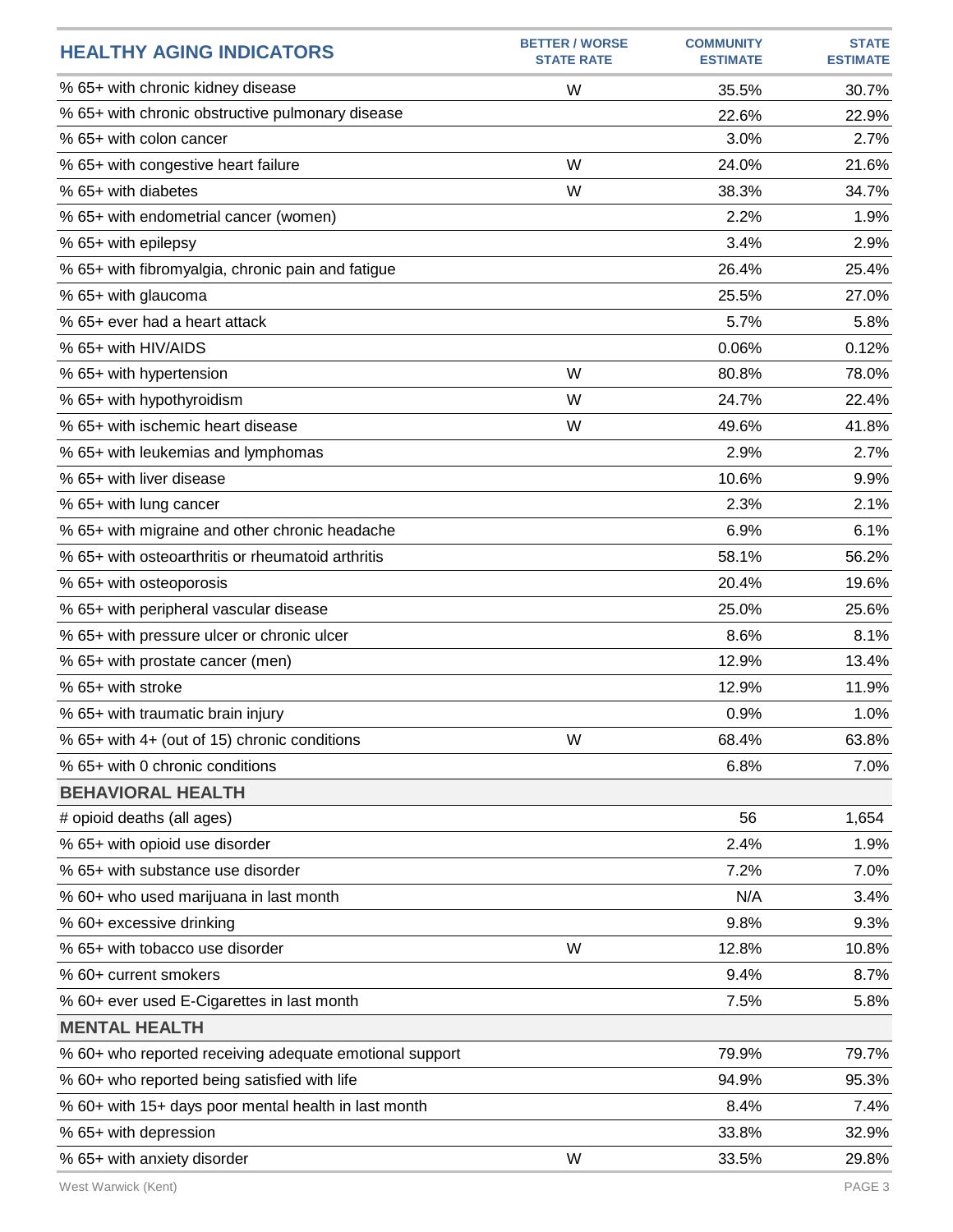| <b>HEALTHY AGING INDICATORS</b>                                  | <b>BETTER / WORSE</b><br><b>STATE RATE</b> | <b>COMMUNITY</b><br><b>ESTIMATE</b> | <b>STATE</b><br><b>ESTIMATE</b> |
|------------------------------------------------------------------|--------------------------------------------|-------------------------------------|---------------------------------|
| % 65+ with bipolar disorder                                      |                                            | 4.7%                                | 4.1%                            |
| % 65+ with post-traumatic stress disorder                        |                                            | 1.8%                                | 1.7%                            |
| % 65+ with schizophrenia & other psychotic disorder              |                                            | 4.5%                                | 3.8%                            |
| % 65+ with personality disorder                                  |                                            | 3.2%                                | 2.8%                            |
| <b>LIVING WITH DISABILITY</b>                                    |                                            |                                     |                                 |
| % 65+ with self-reported hearing difficulty                      |                                            | 15.3%                               | 13.9%                           |
| % 65+ with clinical diagnosis of deafness or hearing impairment  |                                            | 16.0%                               | 16.4%                           |
| % 65+ with self-reported vision difficulty                       |                                            | 5.1%                                | 5.5%                            |
| % 65+ with clinical diagnosis of blindness or visual impairment  |                                            | 0.9%                                | 1.1%                            |
| % 65+ with self-reported cognition difficulty                    |                                            | 8.9%                                | 8.2%                            |
| % 65+ with self-reported ambulatory difficulty                   |                                            | 25.2%                               | 21.0%                           |
| % 65+ with clinical diagnosis of mobility impairment             |                                            | 4.1%                                | 3.8%                            |
| % 65+ with self-reported self-care difficulty                    |                                            | 8.0%                                | 8.0%                            |
| % 65+ with self-reported independent living difficulty           |                                            | 15.5%                               | 14.3%                           |
| <b>CAREGIVING</b>                                                |                                            |                                     |                                 |
| # of Alzheimer's disease specific support groups                 |                                            | 0                                   | 16                              |
| # of Memory Cafes                                                |                                            | 0                                   | 10                              |
| % of 60+ who provide care to a family/friend in last month       |                                            | 27.2%                               | 22.5%                           |
| % of grandparents raising grandchildren                          |                                            | 1.6%                                | 1.0%                            |
| % of grandparents who live with grandchildren                    |                                            | 3.3%                                | 3.2%                            |
| <b>ACCESS TO CARE</b>                                            |                                            |                                     |                                 |
| % 65+ dually eligible for Medicare and Medicaid                  | $\star$                                    | 12.4%                               | 13.8%                           |
| % 65+ Medicare managed care enrollees                            | $\star$                                    | 47.9%                               | 43.8%                           |
| % 60+ with a regular doctor                                      |                                            | 96.7%                               | 96.7%                           |
| % 60+ who did not see a doctor when needed due to cost           |                                            | 5.1%                                | 5.4%                            |
| # of primary care providers within 5 miles                       |                                            | 244                                 | 1,605                           |
| # of hospitals within 5 miles                                    |                                            | 1                                   | 13                              |
| # of home health agencies                                        |                                            | 21                                  | 23                              |
| # of nursing homes within 5 miles                                |                                            | 7                                   | 80                              |
| # of community health centers                                    |                                            | 2                                   | 43                              |
| # of adult day health centers                                    |                                            | 0                                   | 31                              |
| # of hospice agencies                                            |                                            | 8                                   | 18                              |
| <b>SERVICE UTILIZATION</b>                                       |                                            |                                     |                                 |
| # physician visits per year                                      |                                            | 8.4                                 | 8.4                             |
| # emergency room visits/1000 persons 65+ years annually          |                                            | 650.0                               | 620.6                           |
| # Part D monthly prescription fills per person annually          |                                            | 52.7                                | 52.2                            |
| # home health visits annually                                    |                                            | 3.3                                 | 3.5                             |
| # durable medical equipment claims annually                      |                                            | 1.8                                 | 1.7                             |
| # inpatient hospital stays/1000 persons 65+ years annually       |                                            | 282.7                               | 286.5                           |
| % Medicare inpatient hospital readmissions (as % of admissions)  |                                            | 20.4%                               | 17.4%                           |
| # skilled nursing facility stays/1000 persons 65+ years annually |                                            | 91.3                                | 98.8                            |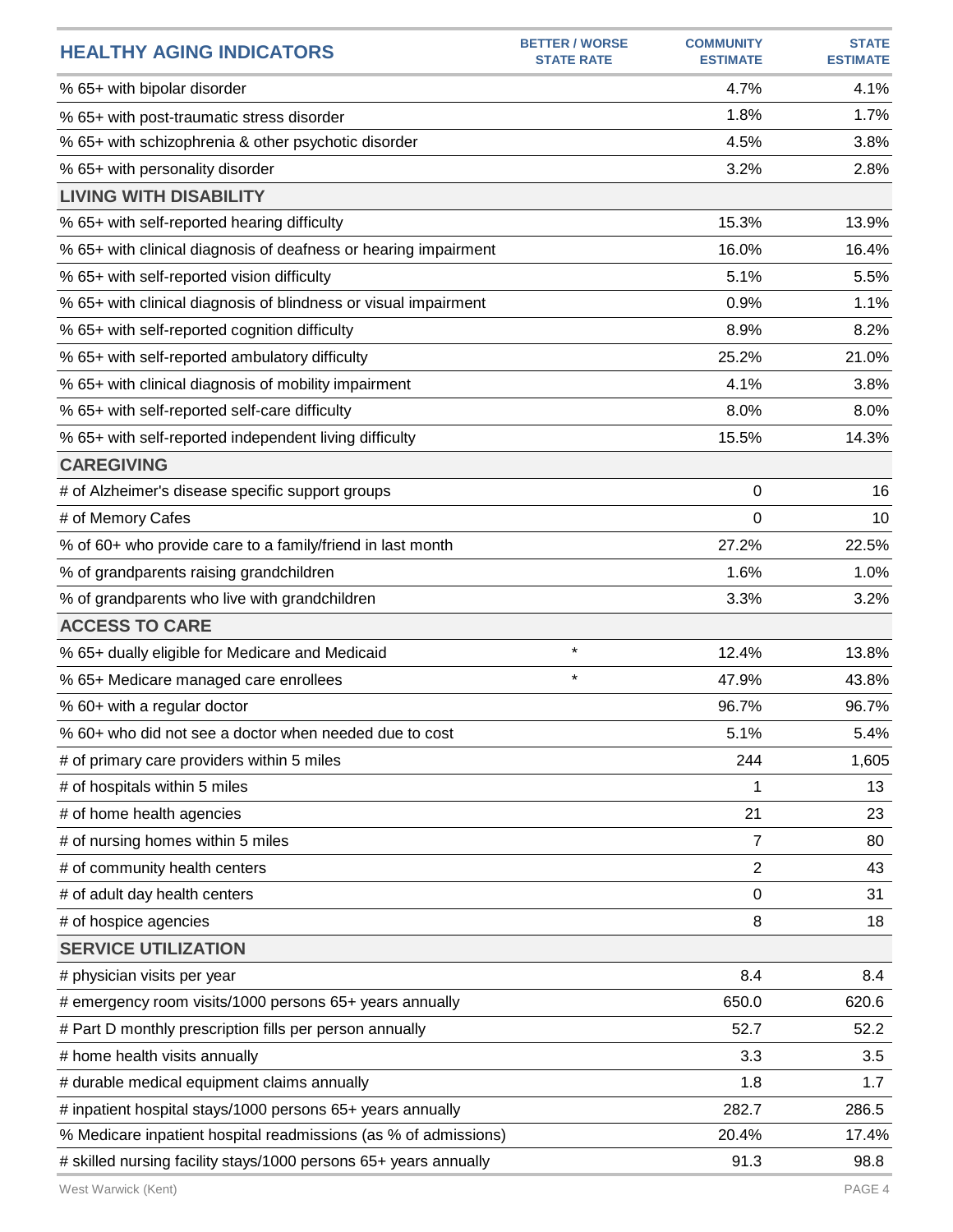| <b>HEALTHY AGING INDICATORS</b>                               | <b>BETTER / WORSE</b><br><b>STATE RATE</b> | <b>COMMUNITY</b><br><b>ESTIMATE</b> | <b>STATE</b><br><b>ESTIMATE</b> |
|---------------------------------------------------------------|--------------------------------------------|-------------------------------------|---------------------------------|
| # skilled nursing home Medicare beds/1000 persons 65+ years   |                                            | 23.0                                | 47.1                            |
| % 65+ getting Medicaid long term services and supports        | $\star$                                    | 2.5%                                | 4.2%                            |
| % 65+ hospice users                                           |                                            | 3.1%                                | 3.5%                            |
| % 65+ hospice users as % of decedents                         |                                            | 54.1%                               | 53.0%                           |
| Median hospice days per hospice user (65+, deceased)          |                                            | 13.5                                | 11.0                            |
| Median hospice payment (Medicare + other) per hospice user    |                                            | \$4,157.13                          | \$3,870.97                      |
| <b>COMMUNITY</b>                                              |                                            |                                     |                                 |
| Air pollution: annual # of unhealthy days for 65+ (county)    |                                            | 6                                   | N/A                             |
| Age-friendly efforts in community                             |                                            | Not yet                             | Yes                             |
| # of senior centers                                           |                                            | 1                                   | 32                              |
| # of universities and community colleges                      |                                            | 0                                   | 19                              |
| # of public libraries                                         |                                            | 1                                   | 71                              |
| # of YMCAs                                                    |                                            | $\Omega$                            | 15                              |
| % in county with access to broadband (all ages)               |                                            | 98.7%                               | 98.1%                           |
| % 60+ who used Internet in last month                         |                                            | 72.8%                               | 71.6%                           |
| Voter participation rate in 2016 election (age 18+)           |                                            | 51.5%                               | 55.0%                           |
| % 60+ who believe local service orgs understand needs         |                                            | 41.1%                               | 44.1%                           |
| % 60+ who believe he/she can make a difference                |                                            | 50.8%                               | 52.2%                           |
| % 60+ who believe working together can make a difference      |                                            | 76.8%                               | 81.0%                           |
| % 60+ who volunteer at least once per month                   |                                            | 18.8%                               | 22.9%                           |
| % 60+ who attend community events (church, club) monthly      |                                            | 40.9%                               | 44.4%                           |
| <b>SAFETY &amp; CRIME</b>                                     |                                            |                                     |                                 |
| Violent crime rate /100,000 persons                           |                                            | 228.8                               | 220.3                           |
| Homicide rate /100,000 persons (county)                       |                                            | 1                                   | $\mathbf{2}$                    |
| # firearm fatalities (all ages) (county)                      |                                            | 129                                 | 895                             |
| Property crime rate /100,000 persons                          |                                            | 1091.6                              | 1,678.4                         |
| # 65+ deaths by suicide (county)                              |                                            | 11                                  | 57                              |
| <b>TRANSPORTATION</b>                                         |                                            |                                     |                                 |
| % 65+ who own a motor vehicle                                 |                                            | 84.2%                               | 85.0%                           |
| % 60+ who always drive or ride wearing a seatbelt             |                                            | 91.1%                               | 91.9%                           |
| % 60+ who drove under the influence of drinking in last month |                                            | N/A                                 | 2.0%                            |
| # of fatal crashes involving adult age 60+/town               |                                            | 1                                   | 82                              |
| # of fatal crashes involving adult age 60+/county             |                                            | 16                                  | 82                              |
| <b>HOUSING</b>                                                |                                            |                                     |                                 |
| % 65+ population who live alone                               | $\star$                                    | 39.2%                               | 31.4%                           |
| Average household size (all ages)                             |                                            | 2.2                                 | 2.5                             |
| Median house value                                            |                                            | \$189,000.00                        | \$249,800.00                    |
| % 60+ own home                                                |                                            | 68.5%                               | 70.3%                           |
| % 60+ homeowners who have mortgage                            |                                            | 53.7%                               | 48.7%                           |
| % 60+ stressed about paying rent/mortgage in last month       |                                            | 18.4%                               | 22.1%                           |